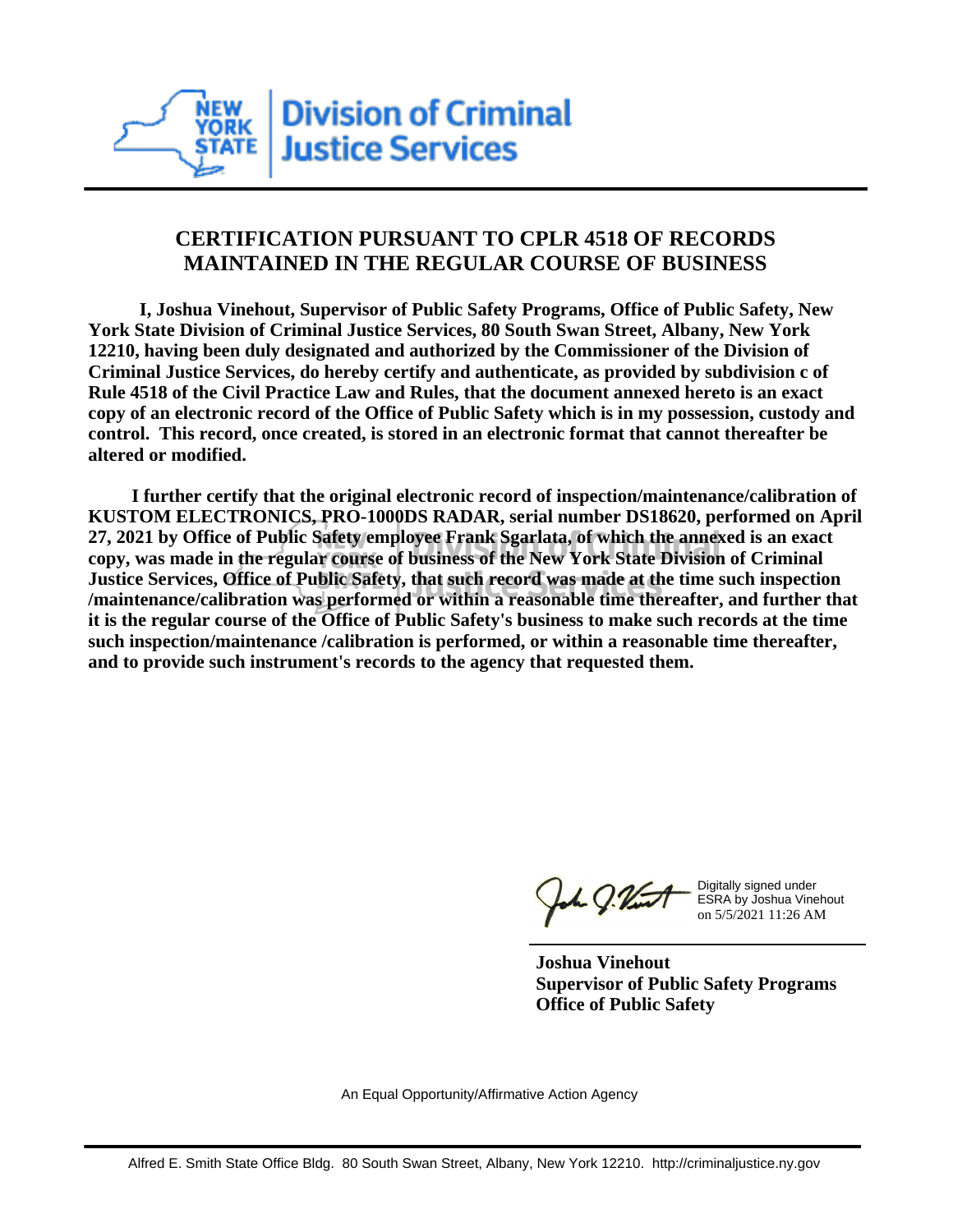## **RADAR RECORD OF INSPECTION / MAINTENANCE / CALIBRATION**

## **Name of Submitting Agency: Wayne County Sheriff`s Office Manufacturer: KUSTOM ELECTRONICS Model: PRO-1000DS Date: April 27, 2021 Serial Number: DS18620**

 **I hereby certify that KUSTOM ELECTRONICS RADAR, model PRO-1000DS, serial number DS18620/ / LA34680 / / N/A, has been calibrated using standards whose accuracies are established by the National Bureau of Standards, or have been derived by the ratio type of self calibration techniques. Calibration has been effected by controlled tests performed on the date indicated above.**

| <b>Test No</b> | <b>Internal Standard</b>                   | <b>Test Result</b> |
|----------------|--------------------------------------------|--------------------|
|                | 32 MPH                                     | 32 MPH             |
| <b>Test No</b> | <b>Certification Standard (Stationary)</b> | <b>Test Result</b> |
|                | 65 MPH                                     | 65 MPH             |
|                | 35 MPH<br>YORK                             | 35 MPH             |
| <b>Test No</b> | <b>Certification Standard (Moving)</b>     | <b>Test Result</b> |
|                | 65 MPH                                     | <b>30 MPH</b>      |
|                | <b>35 MPH</b>                              |                    |

**Turning Fork Certification / Date of Certification: April 27, 2021**

| <b>Serial Number</b> | <b>Frequency</b> | <b>Test Result</b> |
|----------------------|------------------|--------------------|
| .೧୨६७                | 4730 HZ          | 65 MPH             |

**The above stated tuning fork has been tested and found to oscillate at 4730 Hertz. It will cause a calibration signal of 65 MPH when used with a Doppler traffic radar operating at 24,150 Mhz.**

| <b>Serial Number</b> | Frequency | <b>Test Result</b> |
|----------------------|-----------|--------------------|
|                      | 2540 HZ   | 35 MPH             |

**The above stated tuning fork has been tested and found to oscillate at 2540 Hertz. It will cause a calibration signal of 35 MPH when used with a Doppler traffic radar operating at 24,150 Mhz.**

 **I further certify that the entries made in these records were made at the time that the inspection /maintenance/calibration of the above identified RADAR was performed, or within a reasonable time thereafter.**

 *page 1 of 2* 

Digitally signed under ESRA by Frank Sgarlata on 4/27/2021 12:38 PM

**\_\_\_\_\_\_\_\_\_\_\_\_\_\_\_\_\_\_\_\_\_\_\_\_\_\_\_\_\_\_\_\_\_\_\_\_\_**

**Frank Sgarlata Highway Safety Equipment Technician Office of Public Safety**